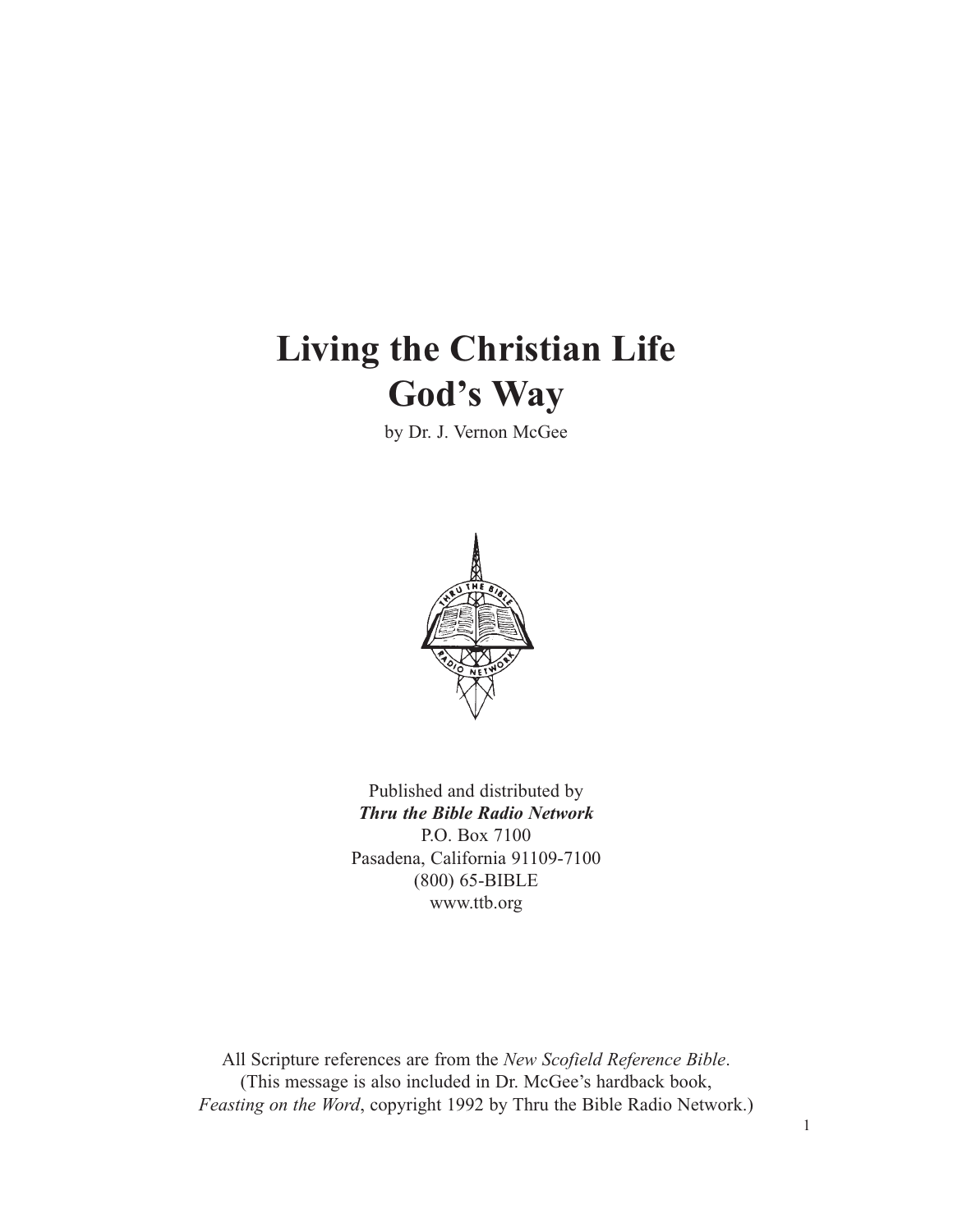Before me is a letter, typical of many I have received recently, that tells the story of failure in the Christian life. The man writes, "It seems that I know you because I have listened to you for so long. Several of your recent sermons have seemed especially for my encouragement, and, brother, do I need it! I am surely in the seventh of Romans and cannot find the way out. I have the way, but cannot get in the eighth chapter. I am fighting a losing battle, seemingly singlehanded."

The writer continues in this same frame of mind to the end of the letter which consumes several pages. It reveals a great distress and struggle going on within the heart of a man who apparently is a born-again Christian.

As we come to the eighth of Romans, we come to a chapter that is given to set before us the great deliverance that is ours. I have worked out a detailed division of it but will bypass that and just attempt to lift out its message as we go along. I trust there is something here that might help a discouraged Christian. The purpose of the gospel of Jesus Christ is to lift the shackles from the human family so that all might come into the place of salvation, and also to give power to those who want to live for God, as does the writer of this letter from which I have quoted.

Chapter eight of Romans is one of the great chapters of the Bible. You could not select ten of the great chapters of the Bible and exclude the eighth of Romans. It is possible that you could leave out John 14, you might omit Romans 12, you might leave out Hebrews 11, but you could never leave out Romans 8. One of the great saints of the past wrote, "If Holy Scripture were a ring and the Epistle to the Romans its precious stone, chapter eight would be the sparkling point of the jewel." Another has called it the Mount Whitney of Scripture.

The eighth chapter of Romans is a lofty, wonderful chapter. It opens with "no condemnation," it closes with "no separation," and in between "all things work together for good to those who love God." Now, friend, you cannot have it any better than that. A preacher friend, Dr. Coy Maret, put it like this: "No condemnation, no frustration, and no separation." So just about all that we need is in the eighth chapter of Romans.

Now it opens like this:

## *There is, therefore, now no condemnation to them who are in Christ Jesus, who walk not after the flesh, but after the Spirit.* (Romans 8:1)

The clause "who walk not after the flesh, but after the Spirit" is not in our better manuscripts. The King James Version was made from the best manuscripts that were then extant. But since that time other manuscripts have been discovered which are superior to the ones used way back in 1611. The remarkable thing is that there have been so few differences — but this happens to be one. You may ask, "How did these additional words get into the manuscript?" Well, you must understand that before printing was invented by Gutenberg in 1453, the Bible was a difficult book to get. You could not buy a printed Bible like the one I have before me. All Bibles were written by hand. One scribe would sit down and read aloud while a dozen others sat around him writing down what he read. Now, evidently, the scribe got to the eighth of Romans, and he may have been a little sleepy or he may have been watching the page so long that he dropped down a few lines to what is verse 4 in our Bibles where he read, "who walk not after the flesh, but after the Spirit." And, as he read that off, the scribes wrote it that way. Others have thought that because the first phrase in the chapter is such a glorious statement, some scribes read it over and said, "Say, that couldn't be true," and so they added this phrase from verse 4.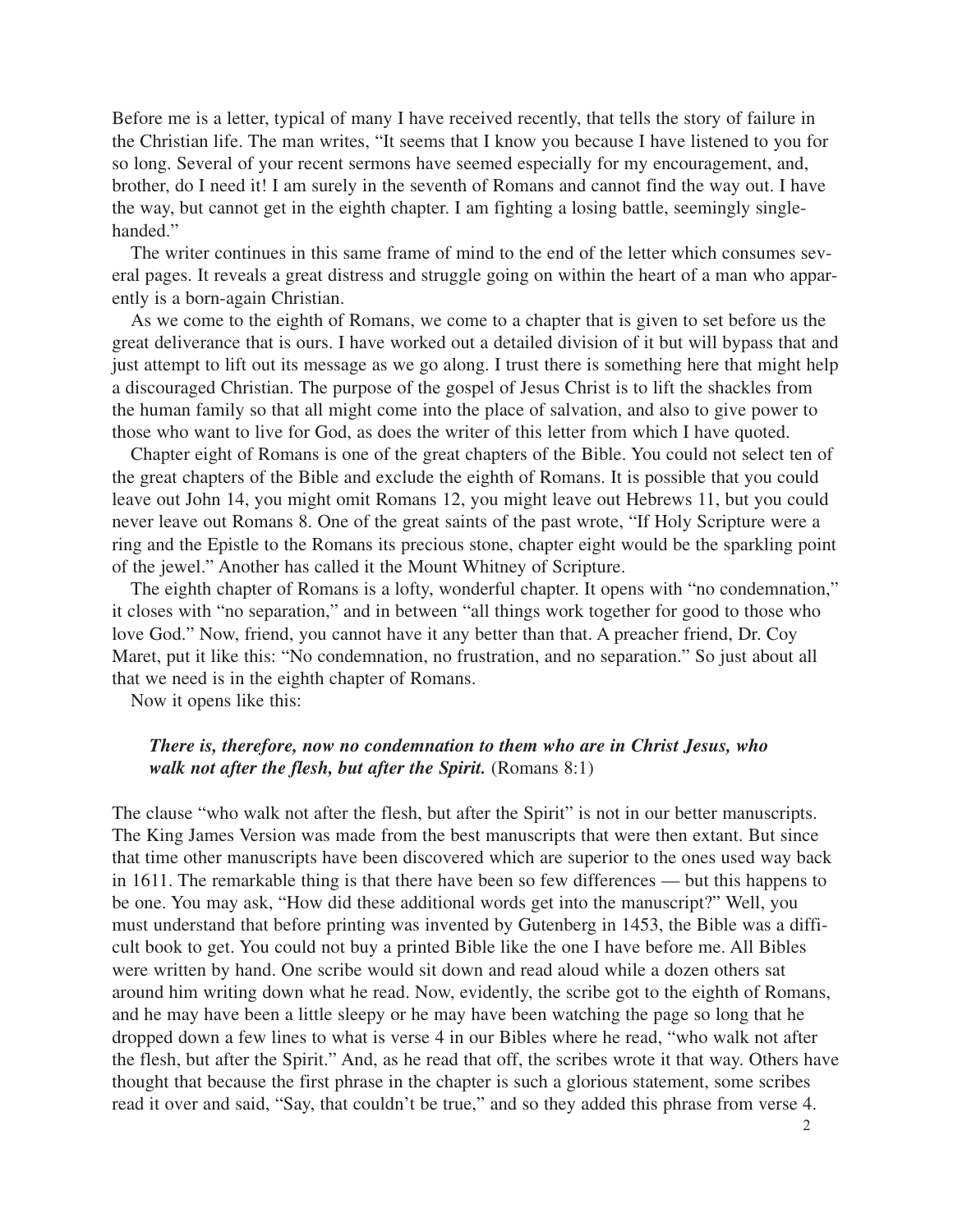But, friend, it doesn't belong in verse 1. This is just a declaration of the great truth that Paul has given us up to this point that "there is now no condemnation to them who are in Christ Jesus."

This, by the way, is the sum total of what Martin Luther discovered in the Word of God. It was this Epistle to the Romans which he was reading and studying that brought him to the place where he saw that no religious ceremony, no church, no *thing* he could do could bring him to God. The story has been found now to be accurate that Martin Luther went all the way to Rome and went up the Sancta Scala, trying to *do* something to make himself acceptable to God. And at that time the tremendous words came to him: "The just shall live by faith" (Romans 1:17) and that it's not by the good works which we have done, but it's by "his mercy he saved us, by the washing of regeneration, and renewing of the Holy Spirit" (Titus 3:5).

The declaration, therefore, that introduces Romans 8 is:

#### *There is, therefore, now no condemnation to them who are in Christ Jesus.*

Now *that* is what salvation is. Salvation means to be *in Christ.* It does not mean to join a church or to *do* something. It means to be in Christ. Theologians have been looking for 2000 years to find a word that would describe our salvation. They have come up with the words propitiation, repentance, substitution, atonement, redemption, and justification, but the interesting thing is that the Bible also has a very simple word: the little preposition *in*. What does it mean to be saved? It means to be *in* Christ. And that is what justification is.

Let's look now at the expression "justification by faith." What does it mean?

Well, first of all there is the negative aspect. It means that you and I were hell-doomed sinners. You say, "Now look here, preacher, don't you talk to me like that!" Oh, no, friend, *I'm* not talking to you like that — *God* is talking to you like that. He says,

#### *For all have sinned, and come short of the glory of God.* (Romans 3:23)

You say, "Now don't you try to tell me that I'm as bad as some of those bums down on skid row — thieves, winos, and murderers." No, you are not. They are sinners. We will all agree to that when it's the other fellow, won't we? But you also have come short of the glory of God maybe not as much as those fellows, but you have come short of the glory of God nonetheless.

Let me give you an illustration. Suppose today you would come to me and say, "Let's play a game. Let's see which one of us can jump from downtown Los Angeles to the San Fernando Valley." Since I like jumping games, I agree to play. You say, "Well, McGee, I don't think you would be able to jump very far. Let's get others in the game." So a lot of people get in the game. It's a good game to play, by the way. Now I'd run and jump. I'll be honest with you, I don't think I would jump as far as I'd like to, and you might say, "Look, I jumped farther than you did." That probably would be true. All of us would jump, but we would all come short of the San Fernando Valley. No one can jump that far.

Now, you may be better than somebody else, but regardless of who you are, you have come short of the glory of God. You have nothing that is acceptable to God. You stand before God as a sinner. Every person stands before Him as a lost sinner. Therefore, when you and I come to God, we don't come offering Him anything. It is not by works of righteousness. We come to Him empty-handed, as lost sinners, and we trust Christ as our Savior.

There is also the positive aspect of justification. God not only subtracts our sin, He not only

3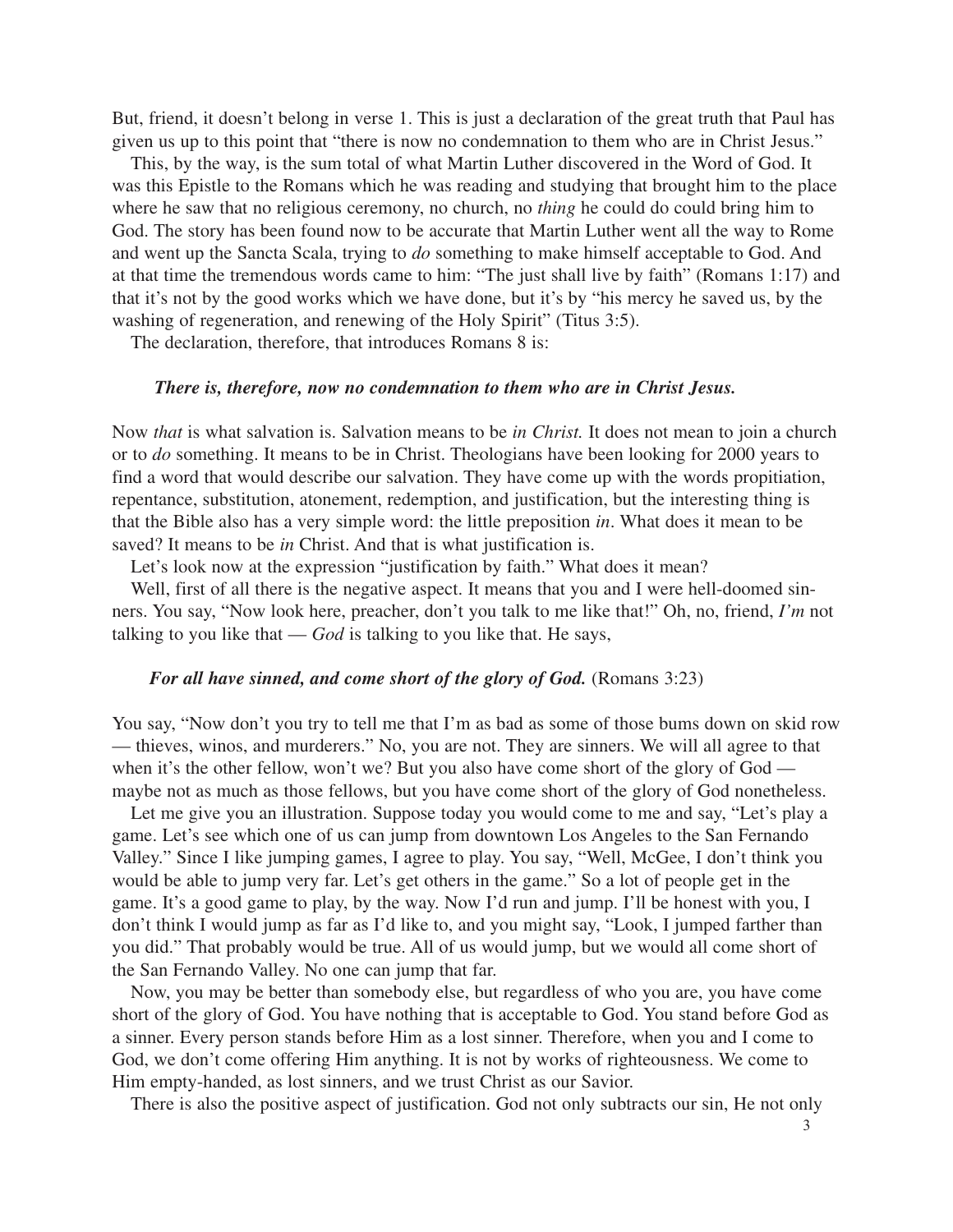paid the penalty for our sin, but He does something else — He puts us *in Christ*, and God looks at us in Christ. My friend, you are completely saved in Christ or completely lost out of Christ. You are in Him 100 percent or out of Him 100 percent. If you are in Christ, God sees you in Him, and you are as much accepted by God as Christ. In fact, you have as much right in heaven as Christ — or you have no right there at all, because you and I have none in and of ourselves. But *in Christ* we are accepted. As Paul wrote to the Ephesian believers, we are "accepted in the Beloved" (Ephesians 1:6). Now, friend, you can't get any more saved than that. The poor lost sinner, the moment he trusts Christ, is as much saved as he will be a million years from today.

Earlier chapters in the Epistle of Romans have covered this tremendous truth; now the eighth chapter just reaches back and encompasses what has been said before. "There is, therefore, now no condemnation to them who are in Christ Jesus."

You see, there is no judgment for sin to those who are in Christ. If you are in Him, God sees you in Christ, and He accepts you because of Christ. Christ's righteousness is your righteousness. Certainly you and I have none of our own.

This is the great truth that gripped Martin Luther — the tremendous truth of justification by faith. And it shook the shackles off a darkened Europe. The Dark Ages rolled back like a flood, and the light of the glorious gospel of Jesus Christ broke over Europe. How to be righteous in God's sight has worried many men down through the ages, including Paul. But when Paul came to Christ he made this discovery which he passed on to the Philippians:

# *And be found in him, not having mine own righteousness, which is of the law, but that which is through the faith of Christ, the righteousness which is of God by faith.* (Philippians 3:9)

This is the righteousness of God which comes to us by faith only. And, friend, this is the righteousness that is available to you and me now. If today you have Christ and are in Christ, there is no condemnation.

Paul is talking from experience because he is a man who fell on his face as a Christian. In Romans 7, he tells of this experience. He made such a blunder of everything and failed miserably. Now he goes on to talk about that:

# *For the law of the Spirit of life in Christ Jesus hath made me free from the law of sin and death.* (Romans 8:2)

Here he mentions the Spirit for the first time. We know that back in Romans 5 he mentions eight wonderful results of our justification by faith, one of which is that we *have* the Holy Spirit, but he doesn't mention the *work* of the Holy Spirit in the believer until he gets to the eighth of Romans. And the reason he mentions it here is that this is the way of Christian living. You see, there is something that Paul discovered in the seventh of Romans, and it is this: Even after he was converted, he could not live the Christian life in his own strength.

A great many of us find this out the hard way. I remember that was my feeling. I thought when I got converted that I'd be walking on top of the world, but that is when I fell flat on my face. Never did I fall so flat as I did after conversion. Nobody had told me that I could not live the Christian life. In fact, they patted me on the back and told me I could. But I could not, and I found that out.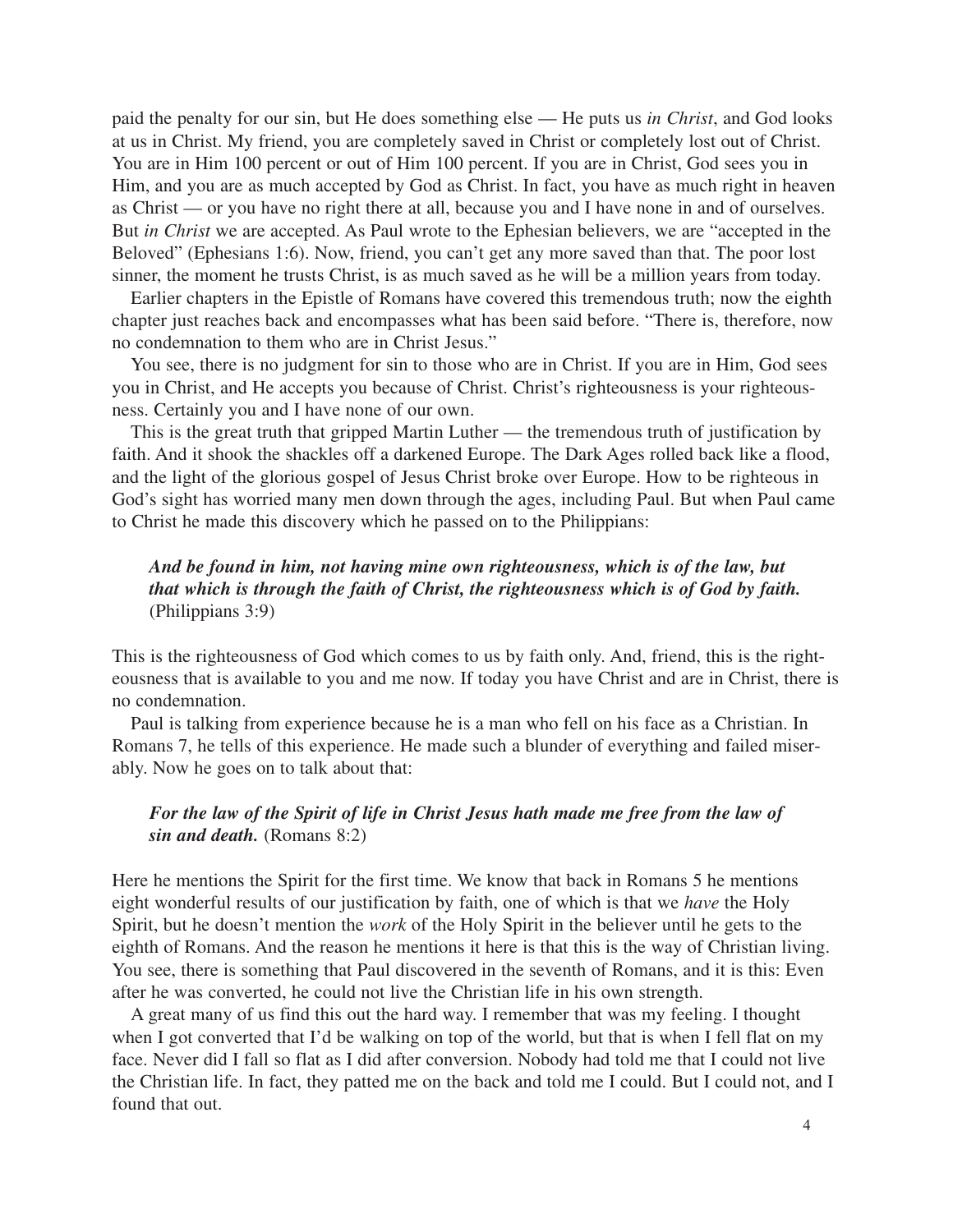The Christian life is the Holy Spirit working through the believer, producing the life of Christ and what *He* wants. And anything that the Holy Spirit does not produce is of the flesh. It is no good at all, and it is not Christian living. Christian living is the work of the Holy Spirit.

There is no good in the old nature. Paul found that out. He said, "For I know that in me (that is, in my flesh) dwelleth no good thing . . ." (Romans 7:18).

Also he found that there was no power in the new nature. In verse 24, he cried out in despair, "Oh, wretched man that I am! Who shall deliver me from the body of this death?" In other words, "I find that I can't do the things that I want to do. I'm a newborn Christian, and I want to live for God, but I can't do it!" Well, that is exactly what God said. He said you couldn't. Paul found it to be true, and I think everybody else has found it to be true. Just recognize it and realize it instead of trying to set your own goal. The man from whose letter I quoted at the beginning of this message has set a goal for himself, something he wants to do. He wants to be a businessman and dedicate everything he has to God. He asks, "God blessed Mr. LeTourneau, why doesn't He bless me?" I judge from what he writes that he wants to be another R. G. LeTourneau, a businessman who gave 90% of his income to the Lord and experienced great material blessings from the Lord. Well, maybe God doesn't want him to be another LeTourneau. Maybe He wants him to do something else. I do know this: It is not what you want and what I want that is all-important; it is what the Spirit wants and what Jesus Christ wants in our lives. That is the Christian life — not some goal that you and I might set for ourselves.

Now the apostle Paul explains:

*For what the law could not do, in that it was weak through the flesh, God sending his own Son, in the likeness of sinful flesh and for sin, condemned sin in the flesh, that the righteousness of the law might be fulfilled in us, who walk not after the flesh, but after the Spirit.* (Romans 8:3, 4)

Here the Spirit is mentioned again. In the first seven chapters of Romans the Holy Spirit has been mentioned only one time, but in the eighth chapter the Holy Spirit is mentioned nineteen times. Obviously Paul is putting great emphasis on the Holy Spirit.

Notice that he says, "What the law could not do because of the weakness of the flesh." I want you to see a wonderful truth in this. Let me illustrate it with a story Dr. William L. Pettingill used to tell. It meant so much to me, and I hope it will be helpful to you. He told the story of a good housewife who got a roast ready one day and put it in the oven to bake. Then she got busy doing other things. Later the phone rang; it was one of her neighbors who had just heard the latest gossip, so she sat down to listen. It developed into a long conversation, and all of a sudden she smelled something burning. She said, "I'm sorry, but I'm going to have to hang up. I smell my roast burning. I'll call you back later." So she hung up the telephone, rushed into the kitchen, opened the oven, and there was the roast — overdone and burning. She rushed to get a fork, reached down with it and attempted to lift up the roast to get it out of the oven, but it would not come — the fork went right through the meat, it just wouldn't hold. As I said, she was a good housewife, so she went and got the spatula, put the spatula down under it and a spoon on top. Then she lifted up the roast. What the fork could not do, in that it was weak through the flesh, the spatula was able to do. There was nothing wrong with the fork — that was a peach of a fork she had, brand-new, I guess. There was nothing wrong with it, but there was something wrong with the flesh — overcooked. It wouldn't hold. So she had to use another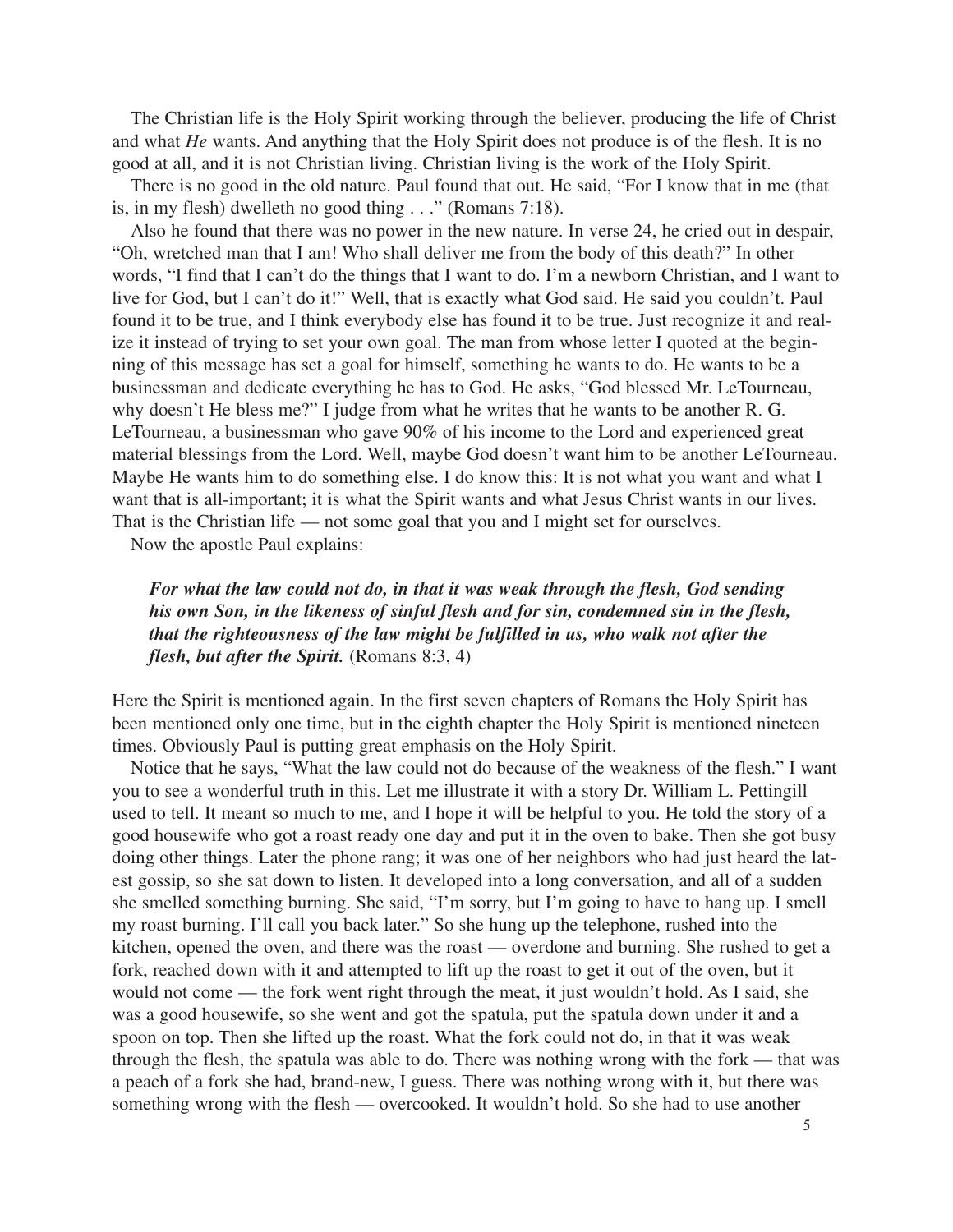method.

Now look, just as there was nothing wrong with the fork, there is nothing wrong with the Mosaic Law. When we say that we are not under the Law, we do not mean that the Law isn't good. It *is* good. It is God's Law. But, you see, it cannot save you. It's like the fork. It reached down in me and it came right through. I don't know about you, but it could not lift *me* up. Has it lifted you up? Well, may I say to you, what the fork (the Law) could not do, God has sent His Holy Spirit to do. And the Holy Spirit in you can lift you up and enable you to live for God. That is the thing God is saying in this verse. The Law could not do it because of the weakness of the flesh; now there is a new method, a new process, and that is by the Holy Spirit.

# *For they that are after the flesh do mind the things of the flesh; but they that are after the Spirit, the things of the Spirit.* (Romans 8:5)

That word *mind* means "to obey," and that is the way it is used in my Southland. I remember holding meetings in middle Tennessee and being invited to a chicken dinner up in a country house one day. Oh, it was good chicken! The wife and mother fixed it and went out on the back porch to call her boy, Willie. I tell you, that woman would have made a good hog-caller. Maybe she did call them, I don't know, but that day she was calling Willie. He never did answer her, and if he was a mile away he could have heard her. Finally she came in and said, "That young'un won't mind me anymore." Well, I knew what she meant, as did everybody else who was there. Paul uses this same word, "They that are after the flesh do mind the things of the flesh [that is, they obey the things of the flesh]; but they that are after the Spirit, [mind, obey] the things of the Spirit."

# *For to be carnally minded is death, but to be spiritually minded is life and peace. Because the carnal mind is enmity against God; for it is not subject to the law of God, neither, indeed, can be.* (Romans 8:6, 7)

The carnal mind is enmity against God. That is, man in his natural state is an *enemy* toward God. That old nature that we were born with is in rebellion against God. I wonder if you have ever felt this. Possibly at this moment you are enjoying the comfort of home, but God wanted you to perform some service for Him. That is the weakness of the flesh, is it not? You could have gone if you had wanted to. The flesh, you see, did not want to go. Now, I have that kind of nature, you have that kind of nature — every child of God has that old nature. But if you live by that nature, everything you produce is just dead works. It won't amount to anything as far as God is concerned. You cannot live for God if your motivation comes from the old nature. The carnal mind that you and I have is enmity against God.

Have you discovered this? Years ago a song was written with these words, "Prone to wander, Lord, I feel it, prone to leave the God I love." Is this your experience? Have you ever felt that? Well, somebody came along and said, "I don't think that is the experience of a child of God. I want to change it." And the words were changed to "Prone to *worship*, Lord, I feel it, prone to *serve* the God I love." Is that your experience? Well, which is correct? The fact of the matter is, friend, both of them are correct. Every child of God, I think, if he is honest, would say, "Prone to wander, Lord, I feel it." Then there also are the times (thank God for those times) when we are living by the Spirit of God and can say, "Prone to worship, Lord, I feel it, prone to serve the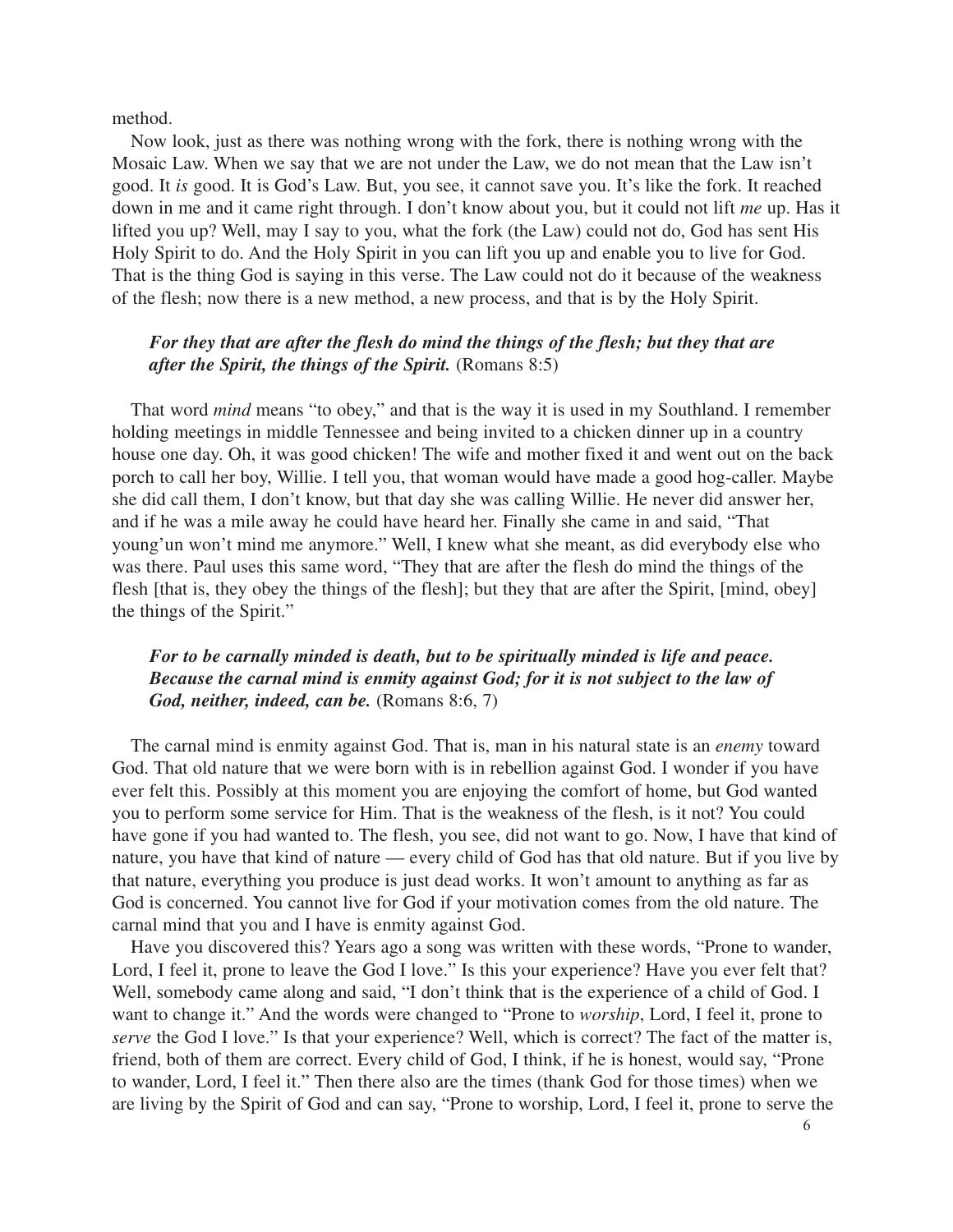God I love." You see, you have two natures. To be carnally minded is death; to be spiritually minded — that's life and it's peace.

The interesting thing is that the carnal mind is not subject to the Law of God, nor can it be. Not only is our old nature an enemy against God, but it always will be that; it *cannot* be subject to the Law of God, and it never will be. God never has had an arrangement to save the old nature. He does not intend to save the old nature at all.

Now do not misunderstand me about this old nature that we have. All of us have it, we were born with it, and you would be surprised how limited that old nature is. I do not know about you, but when I was born into this world, I was born ignorant. I didn't even know *A* from *B*, nor did I know anything about manners at all. You talk about being in the darkness, we certainly are when we first arrive. I read recently a quotation from one of the latest scientific books in which it was pointed out that humans are the only creatures born into this world helpless and that we don't know how to do anything except one thing — weep. That is all we can do without being taught! We have to be taught everything else. That's the old nature.

We come into this world very handicapped, don't we? We have to do something with that old nature as far as education is concerned. And I believe in education; I think we ought to get all of it that we possibly can. That old nature should be educated. Also it should be taught manners. I know they are going out of style, but they are something that we ought to have today. You need to teach little Willie to take off his cap when he comes into the house. You need to teach him to say, "Thank you," and "No, I don't care for the second piece of cake" — even then, chances are, he will ask for it. But children need to be taught to be gracious, to be considerate of others, and to be respectful. All of those things have to be taught to us. I remember as a boy how my mother used to try to instill manners into me. Oh, I thought I never would learn to be polite. It is something we've got to learn; we are not born that way.

This old nature that we were born with is against God. It will blaspheme, turn its back on God, deny Him in a minute. I've got a nature right now that, if it were not for His marvelous grace, would deny Him within the next five minutes. But, don't worry, I've found God's grace sufficient. Yet I have that old nature, and you have an old nature. We'd better reckon on it. We had better realize that we have it.

Now God has no arrangement to salvage the old nature. God says it will finally die, but we won't lose it until we die physically. God has no program to restore old natures.

This is the reason He has given us a new nature, one that can become obedient unto God. One characteristic of the new nature is that it *can* be obedient unto God — but it needs empowering — it needs the Holy Spirit. So Paul says here:

#### *So, then, they that are in the flesh cannot please God.* (Romans 8:8)

I do not know how much good you do — that is, what your neighbors call good — but regardless of what it is, if it is not of the Spirit it cannot be pleasing to God. You may be called upon tomorrow by the Chamber of Commerce of your town and be given a silver loving cup. They may say you are the outstanding citizen of your community, that you are philanthropic, that you are a good neighbor and you exemplify everything your community stands for. They may even go so far as to say that since you are a church member you are their idea of what a Christian should be like. But, my friend, if what you are producing in your life is just the works of the flesh rather than the fruit of the Spirit, none of that is pleasing to God. You see, it has to be of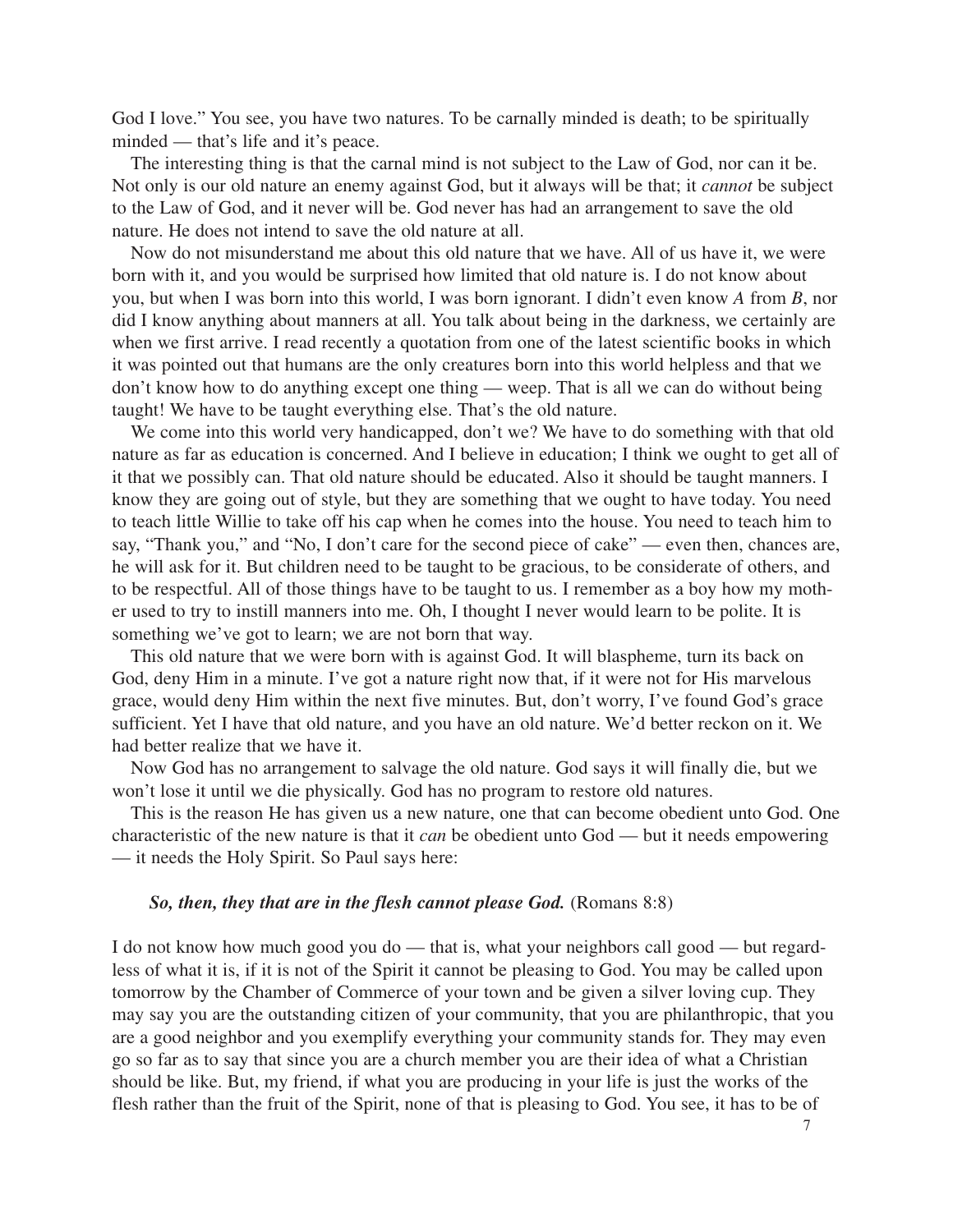the Spirit of God working in your life. Therefore, you and I cannot boast of anything that we do because if there is any good, it is of the Spirit of God, it is not of us. If we do it, brother, it is not lovely at all.

# *But ye are not in the flesh but in the Spirit, if so be that the Spirit of God dwell in you. Now if any man have not the Spirit of Christ, he is none of his.* (Romans 8:9)

It may be that a Christian might say, "I don't think I have the Holy Spirit." My friend, if you have trusted Christ as your Savior, you *have* the Holy Spirit. "But," you may say, "I don't feel like it." Well, you don't know that you have Him by the way you *feel*. You have Him because God's Word says you do. In the fifth chapter of Romans it says that when you are justified by faith, the Holy Spirit is given to you and you are indwelt by the Spirit of God. That is the mark of a child of God.

# *And if Christ be in you, the body is dead because of sin, but the Spirit is life because of righteousness.* (Romans 8:10)

Notice that it says the body is *dead* because of sin. Somebody will ask, "When did it die?" Well, that was about 2000 years ago when *Christ* died for sin.

# *But if the Spirit of him that raised up Jesus from the dead dwell in you, he that raised up Christ from the dead shall also give life to your mortal bodies by his Spirit that dwelleth in you.* (Romans 8:11)

The moment you trust Christ as your Savior, the Holy Spirit is given to you. The Spirit of God, the third Person of the Godhead, comes to dwell in your heart and life.

Someone will say, "I'm not worthy of that." No, we certainly are not. God used three chapters in the Epistle to the Romans to tell all of us that we are not worthy of it. He doesn't give the Holy Spirit because we are worthy; He does it because of His grace. He doesn't go into a community and say, "I'm looking for the outstanding people here that I might indwell them." Not at all. It seems to me as if He does the opposite, that He looks for the worst lost sinner who knows he is a sinner and will trust Christ. When one does that, the Spirit of God dwells in that person's heart and life.

Then we are told in verses 12 and 13:

# *Therefore, brethren, we are debtors, not to the flesh, to live after the flesh. For if ye live after the flesh, ye shall die . . . .*

The natural man says he owes it to his flesh to satisfy it. He may rationalize his dishonesty by saying, "A man has to eat." A woman once said, "I live for sex, and I have to have my needs met." We hear this today on every hand. Satisfying the old nature has plunged our nation into the grossest immorality! But God says that we as believers are not debtors to the flesh. My friend, the flesh — and we all have it — is a low-down, dirty rascal. And we don't owe it anything.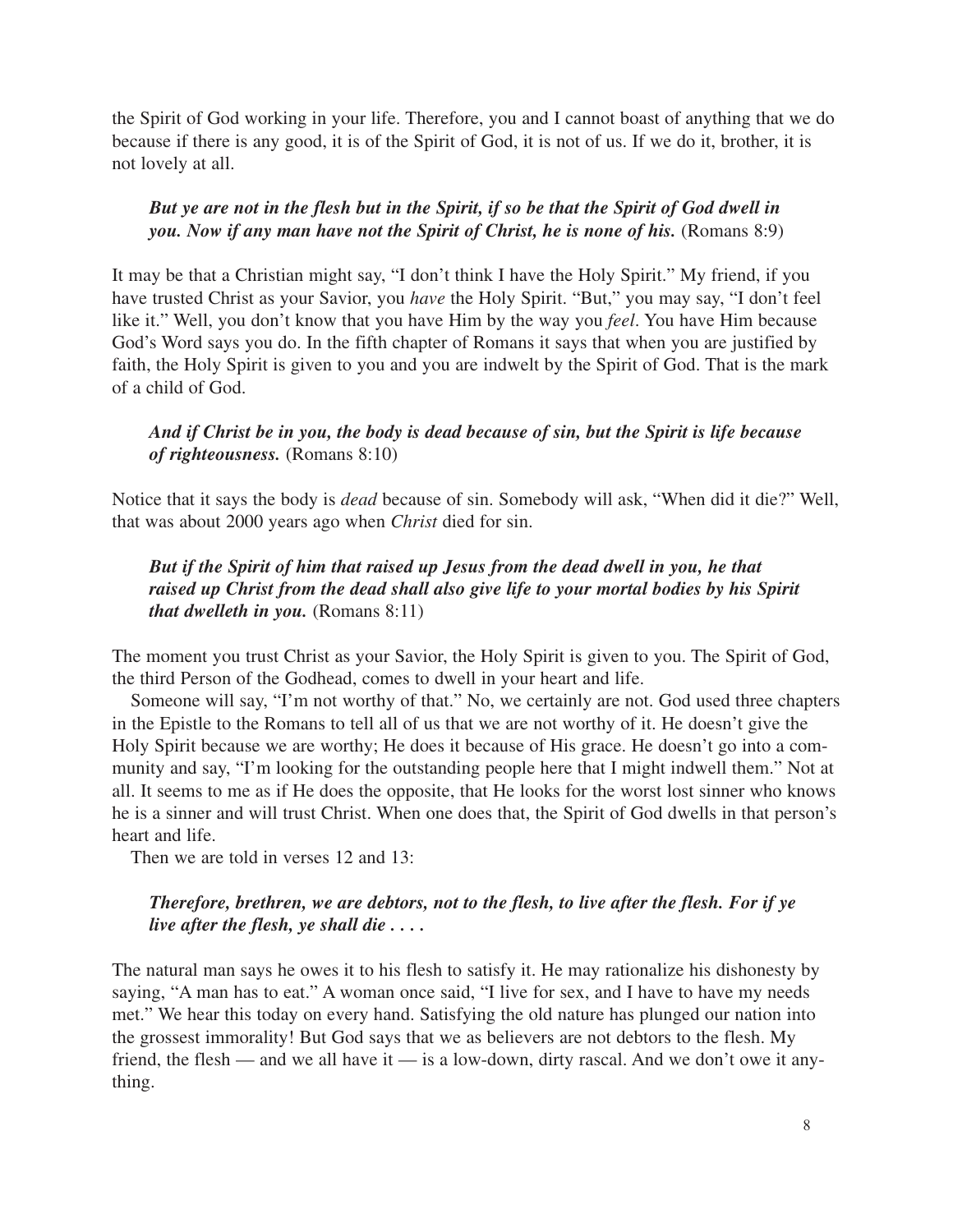## *. . . But if ye, through the Spirit, do mortify the deeds of the body, ye shall live.* (Romans 8:13)

#### You shall live as *a child of God.*

Paul is not talking here about salvation; he is talking about Christian living. We will live as children of God if we are walking in the Spirit, you see, and if we are putting to death the doings of the body. I get so tired of these people who are always talking about having crucified the flesh. I ask you, can you crucify it? Every time I do, it gets up and lives again. I have tried to beat it to death, but that doesn't do any good. My friend, that is not the way it is to be done at all. It is the deeds or doings of the body that we are to put to death. That is, we are to condemn and deal with those things in our hearts and lives that are wrong.

Now notice this wonderful statement:

# *For as many as are led by the Spirit of God, they are the sons of God.* (Romans 8:14)

If you are led by the Spirit of God, you are a child of God. The Lord Jesus gave the same picture when He said, "My sheep hear my voice, and I know them, and they follow me" (John 10:27). You see, He leads His own. The picture is of a first-century shepherd and his flock of sheep. Perhaps a half dozen shepherds leave their flocks for the night in one fold. In the morning their sheep are all mixed up. One shepherd goes up over the hill there and calls his sheep. All of the sheep that know him come out of the fold and follow him. And this verse, "For as many as are led by the Spirit of God, they are the sons of God," speaks of the same thing. May I say to you, friend, that is the real test. Are you led by the Spirit of God? I appreciate the letter which I mentioned at the beginning of this message because I know it comes from a real bornagain fellow. Although he is a sheep that has wandered away, he knows his Shepherd — that is, he is not following the wrong shepherd. "As many as are led by the Spirit of God, they are the sons of God."

## *For ye have not received the spirit of bondage again to fear; but ye have received the Spirit of adoption, whereby we cry, Abba, Father.* (Romans 8:15)

That word *Abba* was carried over from the Aramaic rather than being translated, and I'm glad the translators handled it that way. I have heard preachers say that the scholars did not know how to translate it. Of course they knew how to translate it. If you look it up, you will find it is an Aramaic word, and those who are acquainted with Aramaic will tell you what it means. However, it was such an intimate word, such a personal word, they felt that they would be irreverent, almost blasphemous, if they translated it literally. You see, the Holy Spirit within us cries up to the Father, and the word He uses is *Abba*, simply meaning "my daddy." It is an intimate word.

My friend, may I say to you that the Spirit of God cries out from the heart of a believer to God the Father, especially in times of trouble. When you are going through a struggle, when it looks dark for you, when you've been misunderstood, or when your friends have turned on you, it is at those times that the Spirit of God will bear witness with your spirit that you are a child of God, and the Spirit just cries out, "Abba, Father."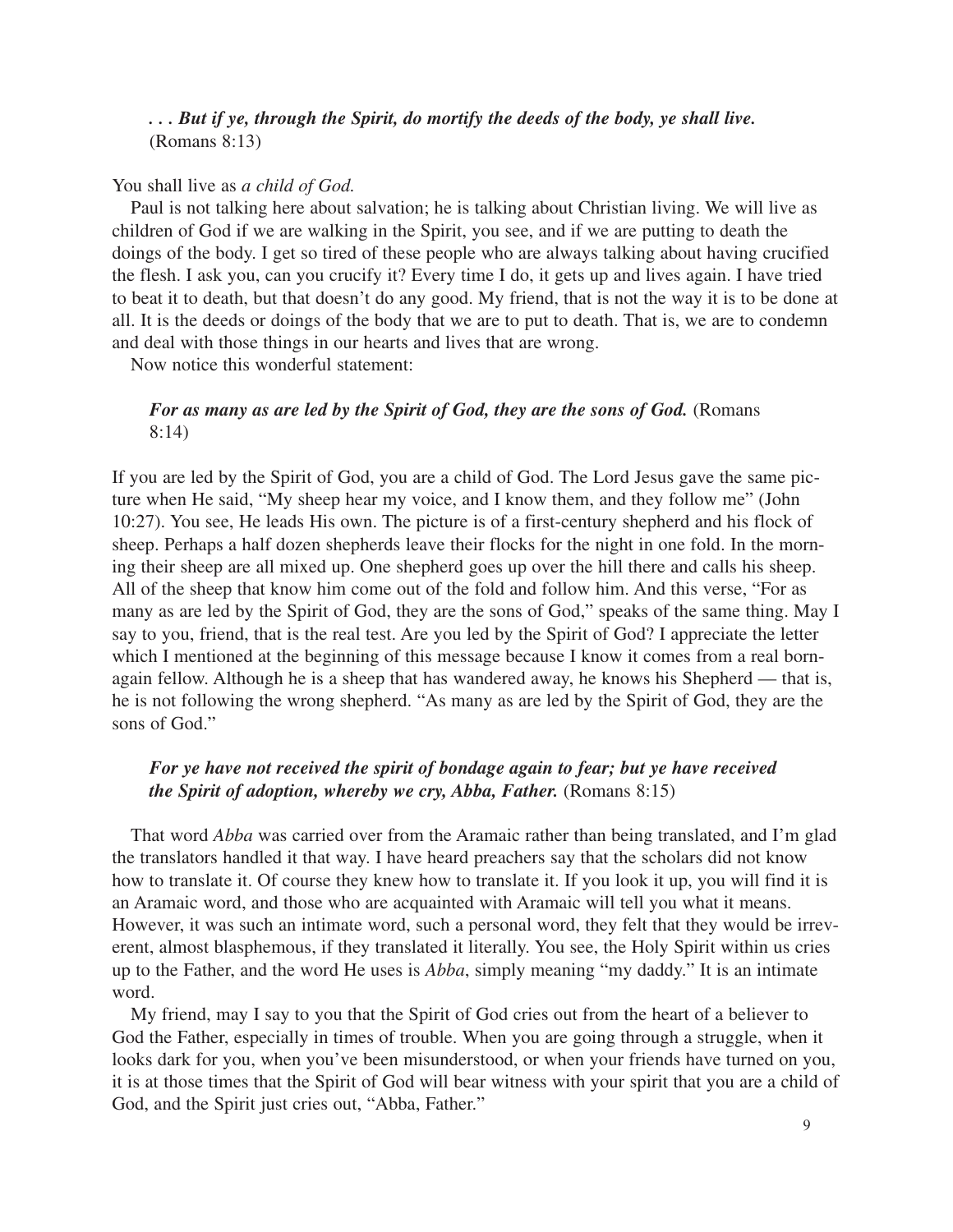Thinking of John Knox — my, how that fellow stood up against the hierarchy of his day! He is the man who said, "One with God is a majority." How could he stand against so many? Well, the Spirit was bearing witness with his spirit that he was a son of God. In that dark hour John Knox, Martin Luther and others tell us that they just cried out to God.

Have you had that experience? A very fine Christian, an outstanding man, was telling me the other day about a struggle that he went through. I said to him, "I don't see how you were able to go through it." And he said, "You know, McGee, when it looked like everything had fallen in upon me, when it seemed that everything had turned out wrong, my spirit just seemed to cry out to God in that dark hour. God has never seemed so close to me as He was at that moment." That is the mark of a real child of God. "For ye have not received the spirit of bondage again to fear; but ye have received the Spirit of adoption, whereby we cry, Abba, Father." How wonderful it is!

Perhaps you haven't had a trying experience, but sometimes God lets us have these trials so that we will turn from placing our confidence in man. We'll just look up to our Father and cry out to Him, "Oh, my Father, my intimate, personal Father." And He is interested — He sees you, knows you, and understands.

Then we are told:

# *And if children, then heirs — heirs of God, and joint heirs with Christ — if so be that we suffer with him, that we may be also glorified together.* (Romans 8:17)

Somebody is apt to get some wrong ideas at this juncture. They may say, "My, if we are children of God like this, indwelt by the Spirit of God, we can do anything we want to do." No you can't, friend. You are still in a frail human body. Many of us have bodies that are limited and handicapped. Many of God's children are set aside for physical reasons, and it is not God's will for them to be healed. Listen to this passage:

# *For I reckon that the sufferings of this present time are not worthy to be compared with the glory which shall be revealed in us*. (Romans 8:18)

One of these days you and I are going to get over yonder and look back on this scene down here — on the struggle that seemed so difficult, on the suffering that you went through and I went through. I know there are a lot of folk who have suffered in a way that I know nothing about. Perhaps you have gone through the very fire. But when you look back on it, friend, I think you will say with me, "Oh, that's nothing compared to what He had reserved for me. I just wish I had suffered a little more, and I wish I hadn't complained like I did." And we do complain down here, don't we?

# *For the earnest expectation of the creation waiteth for the manifestation of the sons of God*. (Romans 8:19)

Why is it that we are suffering down here? Well, we are waiting, friend. God is working out a plan and program. He hasn't finished it yet, and that is the reason it is going as it is.

Not only did the curse of sin come upon man in Adam's disobedience, but the physical world came under the curse also.